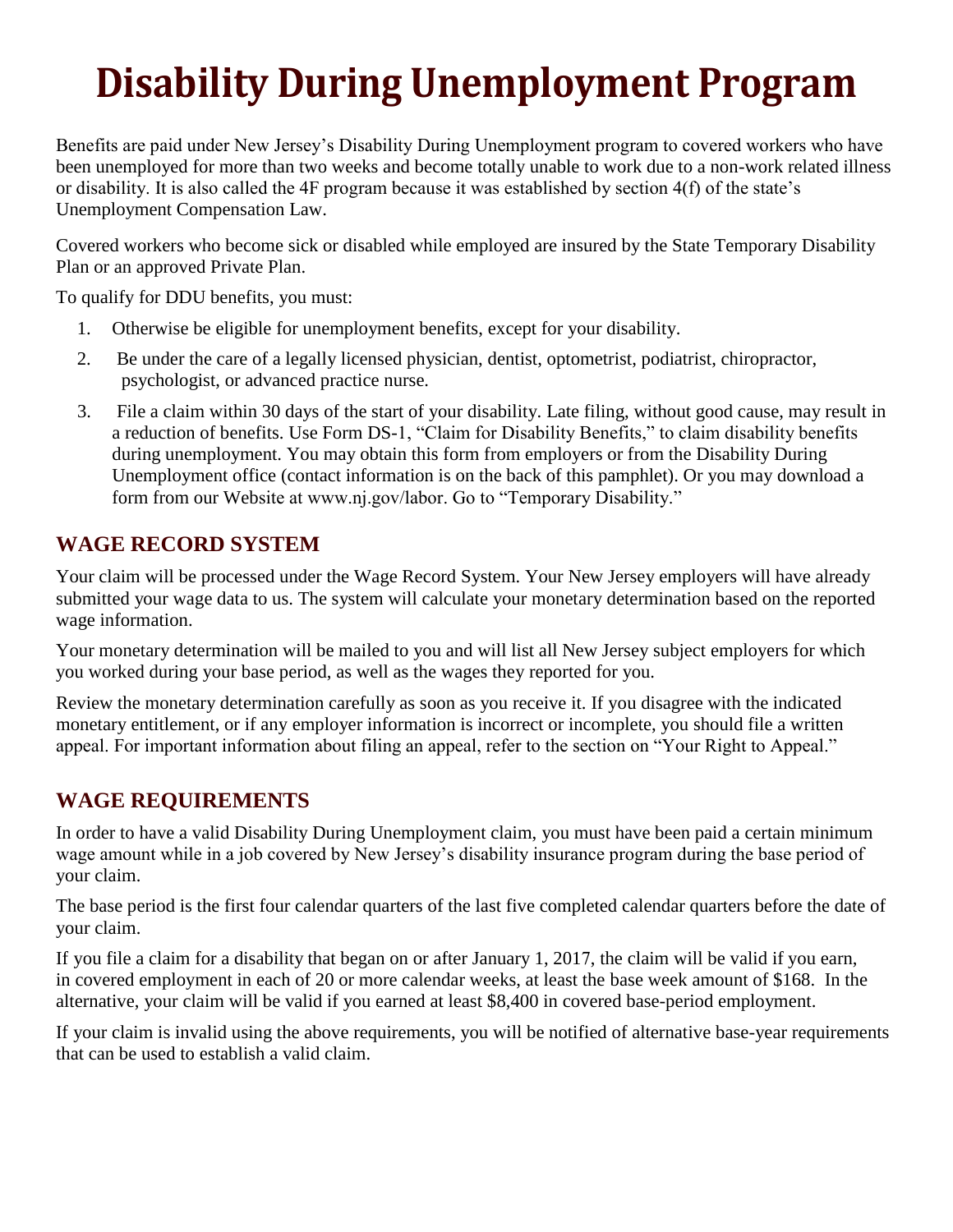## **BENEFITS PAYABLE**

You receive 60% of your average weekly wage up to a maximum of 56 2/3% of the statewide average weekly wage. For a disability that begins on or after January 1, 2017, the maximum weekly benefit rate is \$677. If you are not entitled to the maximum weekly benefit rate, you may be eligible for a dependency allowance.

You are entitled to one week of potential benefits for each base week during which you worked in covered employment, up to a maximum of 26 weeks.

If you have an unemployment insurance claim and become disabled while unemployed during the benefit year, you may be paid Disability During Unemployment benefits against that claim. To avoid a delay in receiving benefits, mail Form DS-1, "Claim for Disability Benefits," promptly to the Division of Temporary Disability Insurance. In general, you will receive the same weekly benefit amount as you received in unemployment benefits. If you do not have a current unemployment insurance claim, filing a valid Disability During Unemployment claim will start a benefit year for you.

The maximum that you can collect in unemployment insurance and Disability During Unemployment benefits combined is one and one-half times the maximum benefit amount on your claim.

Benefits are paid for calendar weeks, beginning Sunday and ending Saturday.

# **DEPENDENCY ALLOWANCE**

If you do not qualify for the maximum weekly benefit rate, you may be entitled to a dependency allowance. Dependency benefits are payable at 7% of your basic weekly benefit rate for your first dependent, and then at 4% for each of the next two dependents (you may claim no more than three dependents). **If your spouse or civil union partner is employed during the week your claim takes effect, you will not be eligible for a dependency allowance.** 

Individuals who qualify as dependents include an unemployed spouse or civil union partner, and unemployed, unmarried children (including a stepchild or legally adopted child) under the age of 19, or under the age of 22 if attending a public or other nonprofit educational institution full time. **You are required to provide proof of dependency.** 

# **LIMITATION OF BENEFITS**

No benefits are payable under the Disability During Unemployment program:

- for any period of less than seven consecutive days.
- for any period during which you would be disqualified under the Unemployment Compensation Law.
- for voluntarily quitting your job, termination due to misconduct or gross misconduct, refusal of suitable work, or fraud.
- for any period during which you perform any work for remuneration or profit.
- for any period during which you would be disqualified under the Unemployment Compensation Law for participation in a labor dispute, unless the disability began prior to this labor dispute.
- for any period of disability due to willfully and intentionally self-inflicted injury, or injury sustained while committing a crime of the first, second, third, or fourth degree under the New Jersey Code of Criminal Justice.